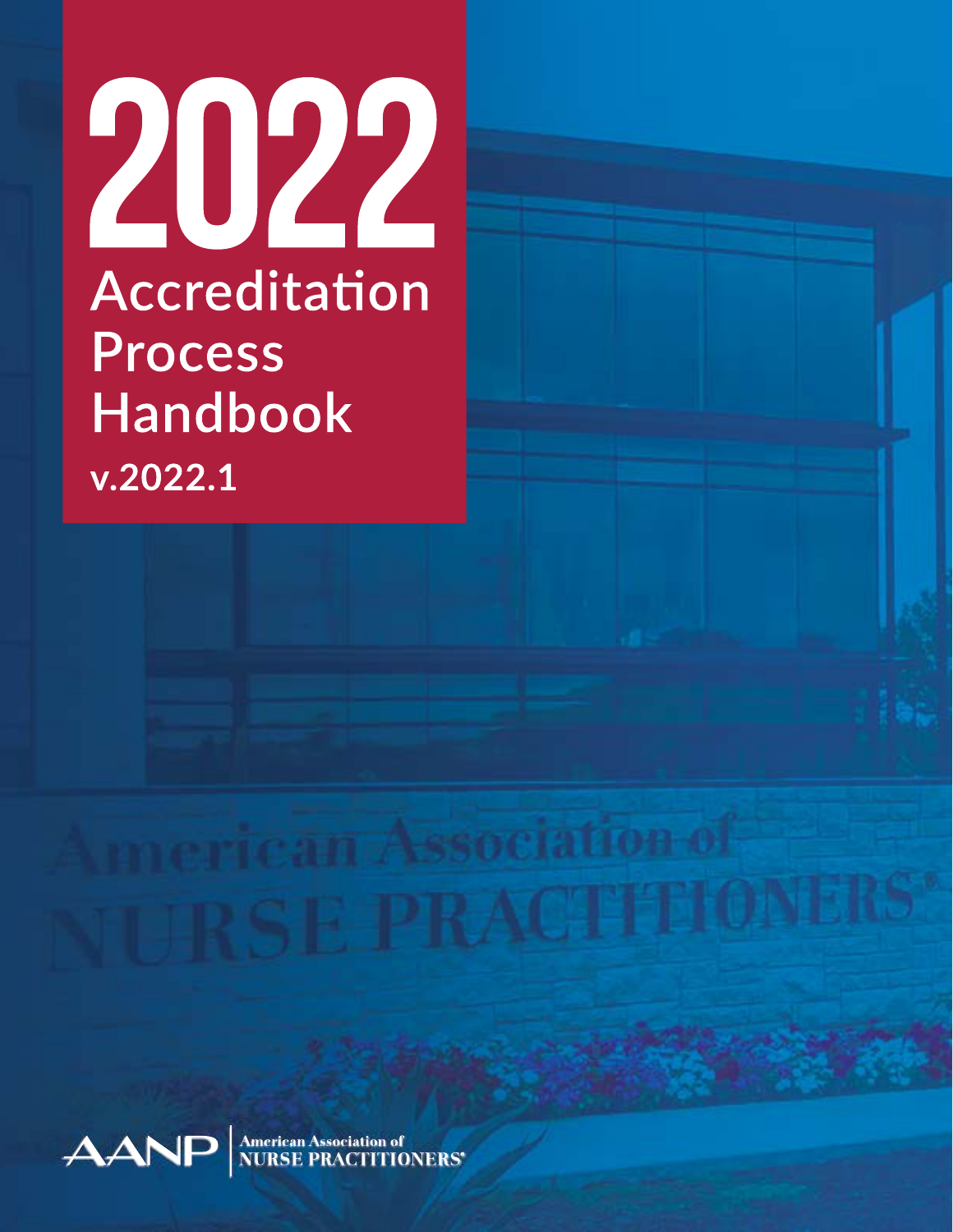### **Table of Contents**

|     | 1.0 ACCREDITATION APPLICATION DETAILS. 3 |
|-----|------------------------------------------|
| 2.0 |                                          |
|     |                                          |
|     |                                          |
| 5.0 |                                          |
|     |                                          |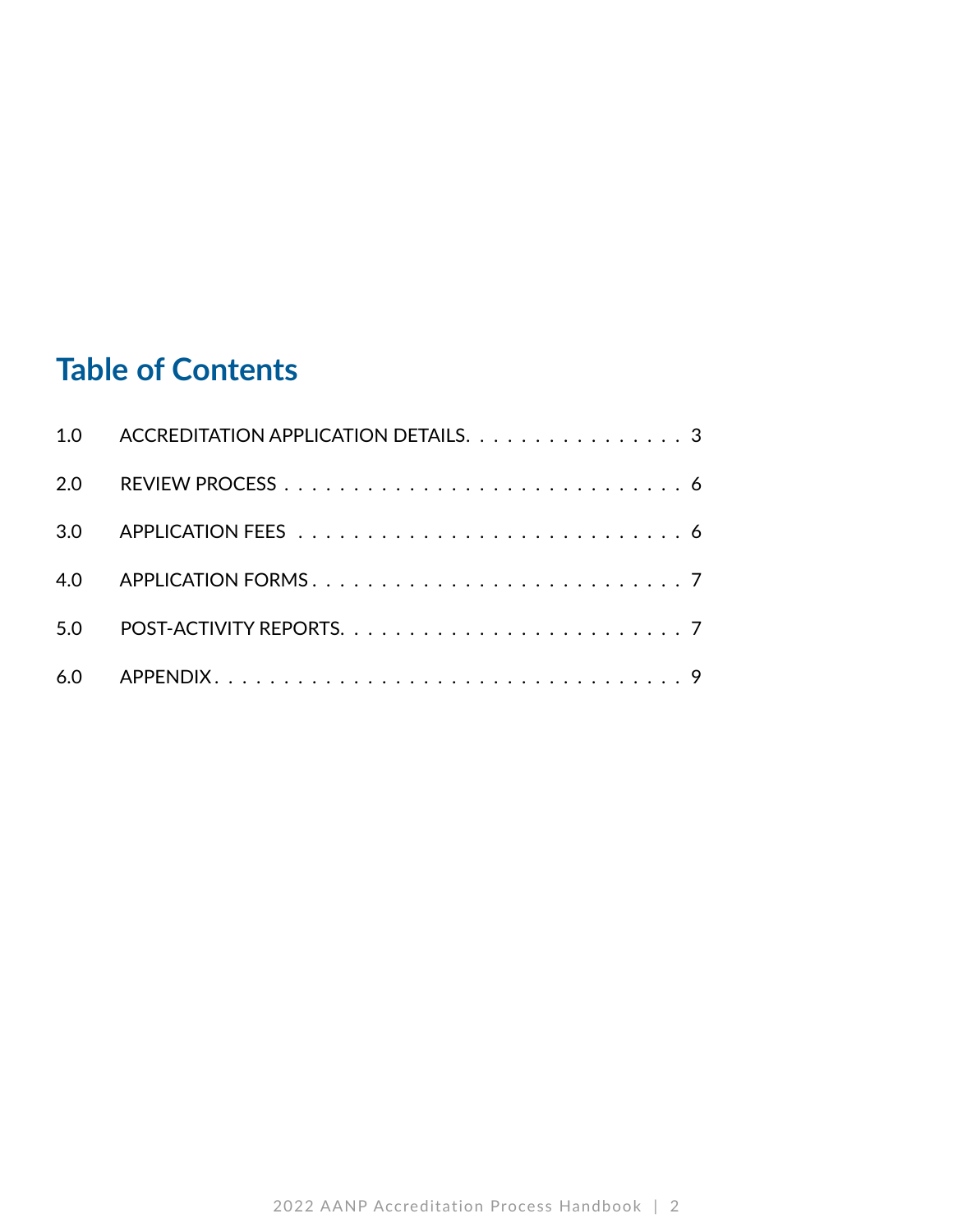## **1.0 ACCREDITATION APPLICATION DETAILS**

The following information is provided to assist you in preparing to complete the application for American Association of Nurse Practitioners® (AANP) accreditation approval of continuing education (CE) activities. **Please review the AANP Accreditation Policy Handbook in detail to ensure a successful application process.**

The AANP Accreditation Application is available on the [AANP website](mailto:https://www.aanp.org/education/ce-accreditation?subject=). If you have questions or concerns about the application process, please contact [ceapps@aanp.org](mailto:ceapps@aanp.org).

#### **1.1 Application Process**

A complete application and review fee (and expedite fee, if applicable) is required to begin the review process. Applications submitted greater than 90 calendar days prior to the activity's start date will not be reviewed and will require another submission. The online system will require one individual to be responsible for completing the application; this person will be identified as the primary planner. The [application portal](https://www.aanp.org/education/ce-accreditation) is located on the AANP website.

All the following information is **required** to complete the application:

- General Information.
	- Primary contact information. The primary planner is the person who will complete the application, make needed revisions within the application and correspond with the review team.
	- Contact information for the individual who is responsible for payment. If this is not the primary planner, make sure to include the payer's email address so the invoice can be completed and fees can be paid expediently.
	- Sponsoring organization or provider information. The sponsoring organization can be yourself (your name and contact information), your clinic, your NP organization or your medical education company.
	- AANP Nurse Practitioner Organization (NPO) members must include their NPO member identification number. This is the member number for the NPO and is **not your member ID number**. Make sure you have permission to submit an application on behalf of the NPO.
- Activity Information.
	- Type of activity (e.g., a one-hour symposia, hands-on workshop, conference with multiple sessions or short webinar).
	- Initial start date.
		- $\blacksquare$  This is the day the activity begins  $-$  do not enter the date the activity is submitted.
		- Do not submit your application more than 90 days before the start date of the activity. Early submissions **will not be accepted**. Submissions received fewer than 14 business days before the activity start date will be automatically charged a nonrefundable expedited review fee.
	- Indicate the category of activity: traditional, advanced, enduring or innovative.
		- **•** Traditional  $-$  Any activity with up to 15 contact hours (CH) to be reviewed, which is presented in person or via webinar format with up to two presentations in the accreditation term, or blended on-demand activities with a virtual component of up to three months.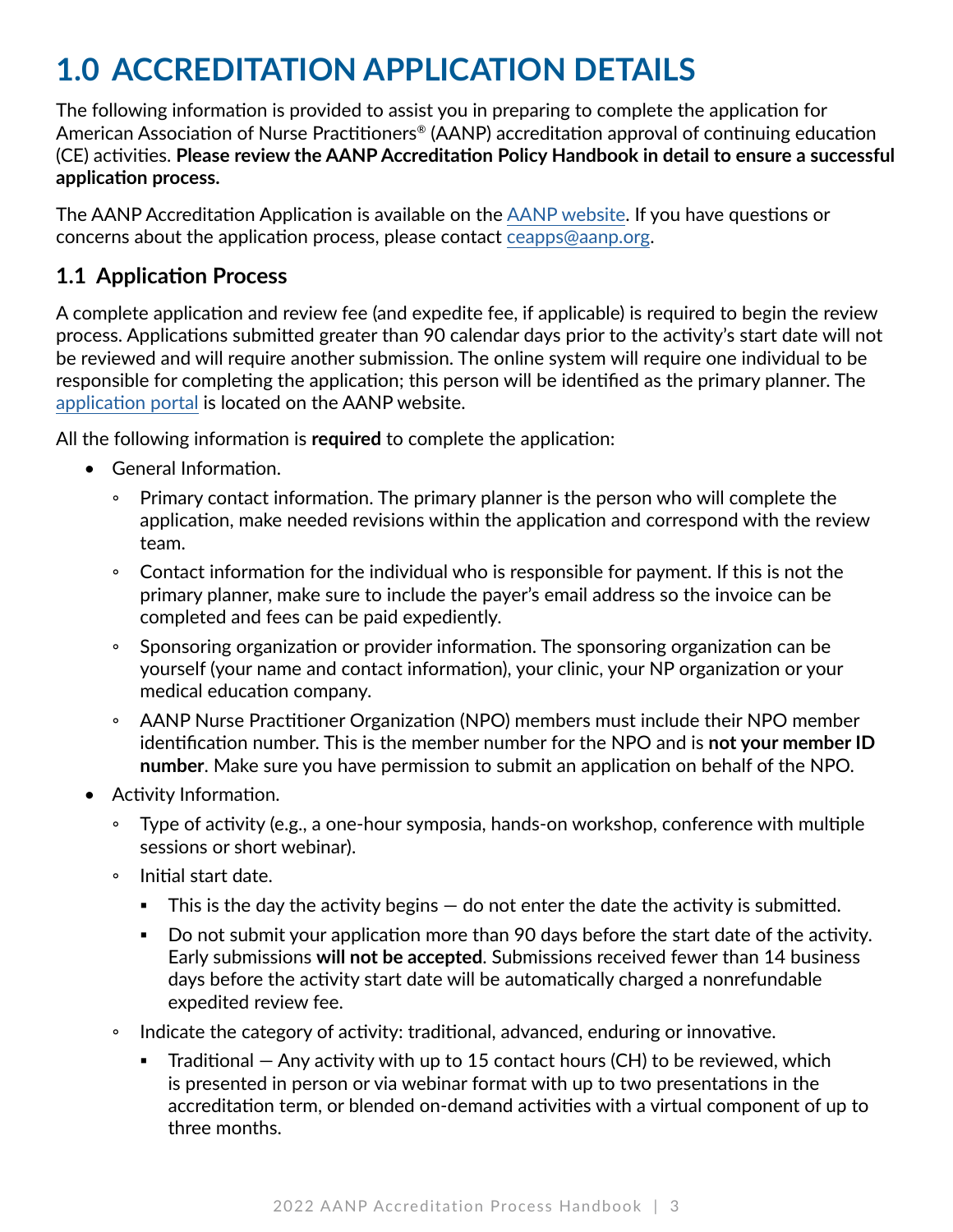- $\blacksquare$  Advanced  $-$  Any live activity that is more than 15 CH or any live activity presented three or more times within the accreditation period, blended on-demand activities with a virtual component of four to nine months, a CE series — either three-months (may be repeated up to three times) or six-months (no repeats), any podcast or a virtual activity that lasts up to six months with no repeats.
- $\blacksquare$  Enduring  $-$  An activity that is hosted online for one or two years. If it is hosted for two years, a peer review is mandatory at one year.
- Innovative  $-$  Any activity not included in the above descriptions falls into this category.
- Indicate whether the activity will be presented via a virtual format. Any activity that is presented or hosted online requires a learner outcome question to be included in the evaluation tool  $-$  in addition to the four mandatory questions.
- If the activity will be offered more than once, select "repeat activity" in the application, and complete the required repeat activity form.
	- You must download, complete and re-upload the form with the number of times this activity will be presented during the accreditation time frame.
	- Please keep in mind that some activities may not be repeated (e.g., enduring, blended ondemand, six-month CE series, six-month virtual activities or podcasts).
	- **EXT** If you present the activity more times than awarded, AANP will rescind the awarded credit.
- To qualify for accreditation, the target audience must include nurse practitioners (NPs).
- If sources of external funding (e.g., independent medical education [IME] grants) are used to support the activity, the funder information must be supplied with the application.
- If this activity has received prior accreditation by AANP, the previous activity ID number must be provided.
- Definition of applicant roles:
	- **Planner:** an individual who completes the application and who does not have any additional roles in the activity.
		- A planner disclosure is required from those involved in selecting speakers (faculty) or determining content (e.g., an individual on the activity planning committee, education committee or conference committee).
	- **Example 1** Faculty: the individual(s) involved in the development or delivery of the content; an individual who has the potential to influence the content (e.g., moderator. speaker, content developer or poster presenter).
		- A planner who is also faculty will only complete a faculty disclosure. An additional planner disclosure is not required.
- Primary Planner Responsibilities.
	- Obtain a list of all planners and their preferred email addresses.
	- Obtain a list of all speakers, faculty and content developers and their preferred email addresses.
	- Manage the invitations for the "recommendation" (disclosure), withdraw, resend, download for future use, etc.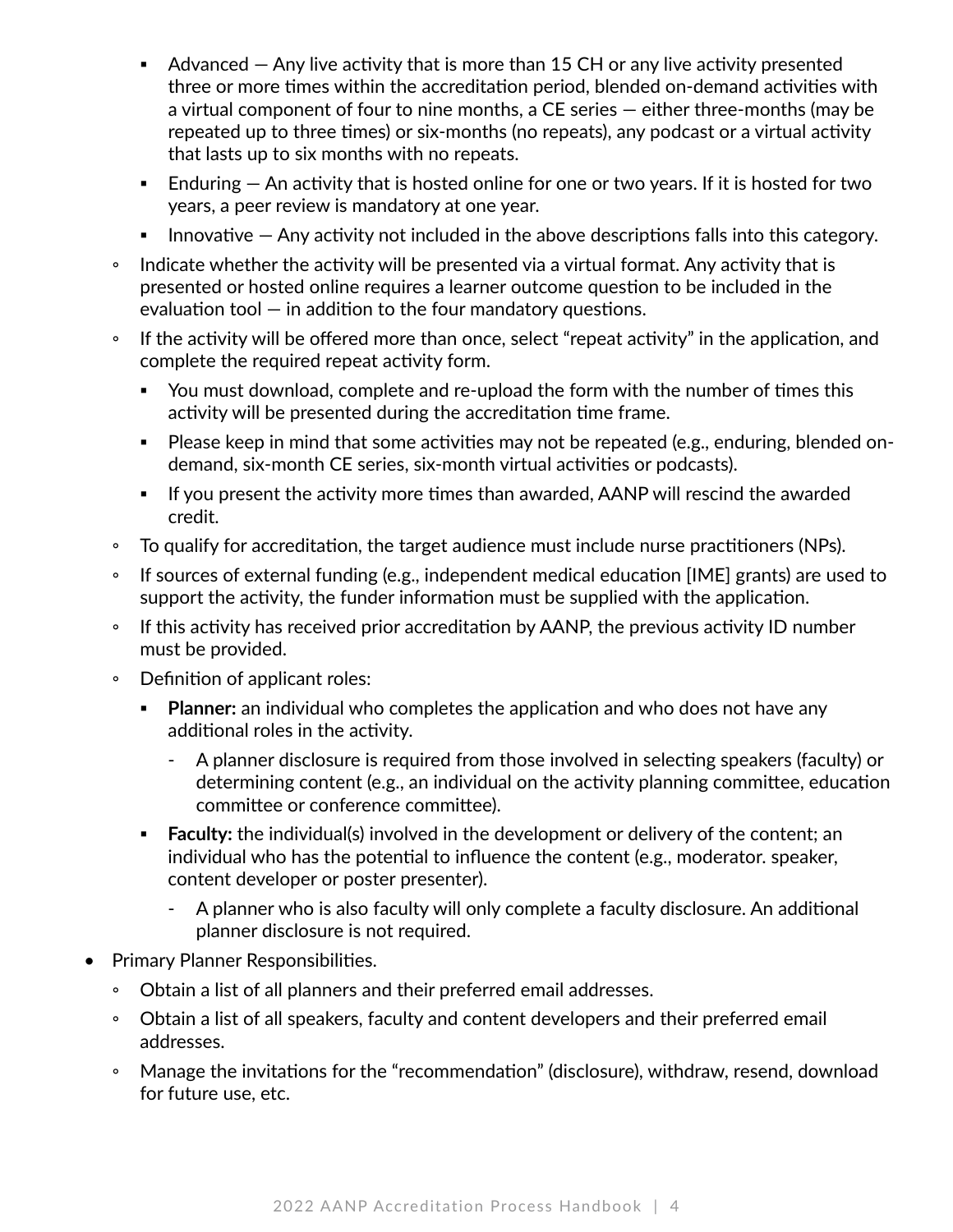- Marketing Upload marketing and promotional tactics for the audience generation. Draft copies and screenshots of websites are accepted. You are required to include:
	- The correct AANP accreditation statement (See AANP Accreditation Policy Handbook, Section 8.8).
	- Any applicable information for grant funding by another entity (see AANP Accreditation Policy Handbook, Section 4.0, Standard 6: Acknowledgment of Commercial Support).
	- Faculty disclosures can be included in the marketing information or activity agenda as well as on the disclosure slide.
		- The disclosure information must be included, whether there is anything to disclose or not.
		- If there are disclosures, the following must be included: the company the relationship is with, the speaker's role and the clinical area or disease process to which the role relates. The speaker needs to include all financial relationships, even if they feel they are not relevant to the topic. They must also include this statement: "All relevant financial relationships have been mitigated."
- Activity Agenda or Schedule  $-$  See the example on page 12 of this handbook.
- Activity Detail Form Download and complete the Activity Detail Form, which is available in the application system, and then upload it with your activity's information. Session objectives for pharmacology content (See AANP Accreditation Policy Handbook, Section 6.10) need to be clearly defined (See AANP Accreditation Policy Handbook, Section 3.0, Definitions: Pharmacology Content).
- Activity Evaluation Questions (See AANP Accreditation Policy Handbook, Section 5.10 and as sampled on page 10 of this handbook).
	- Live activities have four mandatory questions.
	- Virtually presented activities have the four mandatory questions with the addition of other questions or a posttest.
- Certificate of Completion (see AANP Accreditation Policy Handbook, Section 5.12 and as sampled on page 13 of this handbook).
- Other Materials.
	- Submit the complete session presentation if there is a potential AANP-defined conflict of interest (COI) requiring AANP review.

Payment of review fees must be received prior to full review of the application. Instructions for payment will be emailed to the application contact person after AANP accepts the application for review (See Section 3.0 in this handbook).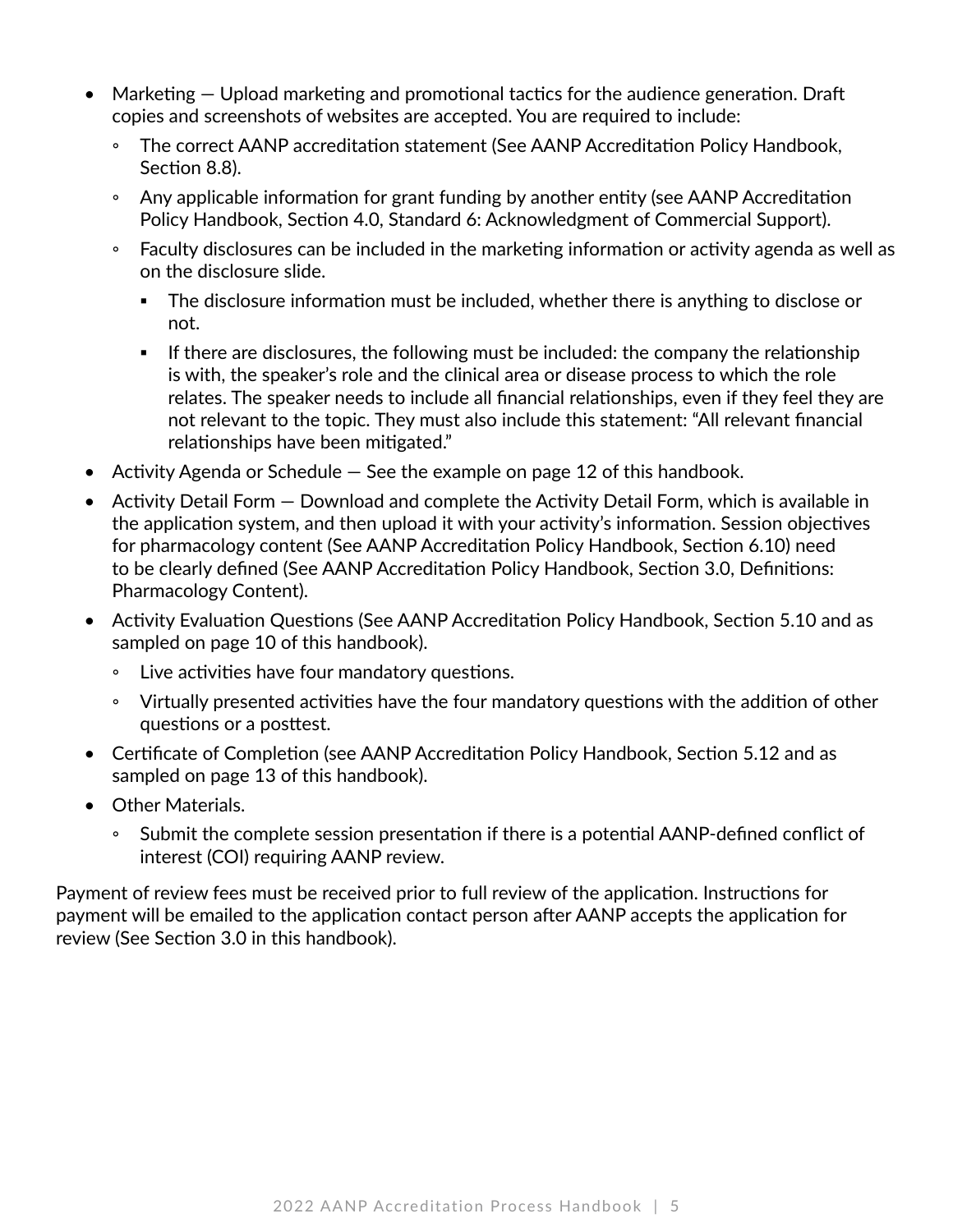## **2.0 REVIEW PROCESS**

Based on the date AANP Accreditation determines a complete application has been received, **the applicant can expect the standard review process to take 15-20 business days**. Applications submitted greater than 90 calendar days prior to the activity's start date will be rejected. Applications received **within 14 business days** of the activity will be charged an expedite fee.

**Expedited Reviews:** A 10-14 business-day expedited review can be requested, for an additional fee, by completing the expedite request inquiry in the online application and completing the entire submission process. AANP reviews all expedite requests on a case-by-case basis, and requests are granted at the discretion of AANP Accreditation. Approval or denial for an expedited review will be made within one business day of the emailed request. This expedited review does not guarantee approval.

If additional information or material is required during the full review, a longer review period may result. If there is significant time required for repeat reviews, additional review fees, up to the total amount paid in initial review fees, may then be assessed. Refer to Section 8.0 in the AANP Accreditation Policy Handbook for other important information regarding the review process.

## **3.0 APPLICATION FEES**

For the purpose of individual activity AANP Accreditation fees, applicants are categorized by tiers:

#### **Tier 1: AANP NPO Member**

- NP groups but not individual AANP members that meet AANP-defined membership criteria.
- For more information, please contact [npomembership@aanp.org](mailto:npomembership@aanp.org).

#### **Tier 2: Nonprofit 501(c) Organizations**

- Nonprofit organizations with a federal tax exemption.
- Must supply proof of tax-exempt status (i.e., official IRS letter) or supply federal Employer Identification Number (EIN) with application.

#### **Tier 3: Health Professions**

- Hospital systems, private medical practices and clinics.
- Individual clinicians offering CE to their peers in the workplace who do not qualify for other tiers.
- Government agencies whose staff provide health care to the public.
- Academic institutions and professional associations for the health professions.

#### **Tier 4: All Other Applicants**

- All other applicants who do not qualify for Tiers 1-3, regardless of tax status.
- Medical education companies.
- Marketing and communication firms.

To utilize AANP NPO accreditation benefits, the NPO membership must be current. **AANP NPO membership benefits apply to the membership year, and the membership may not be renewed early to restart the benefits.**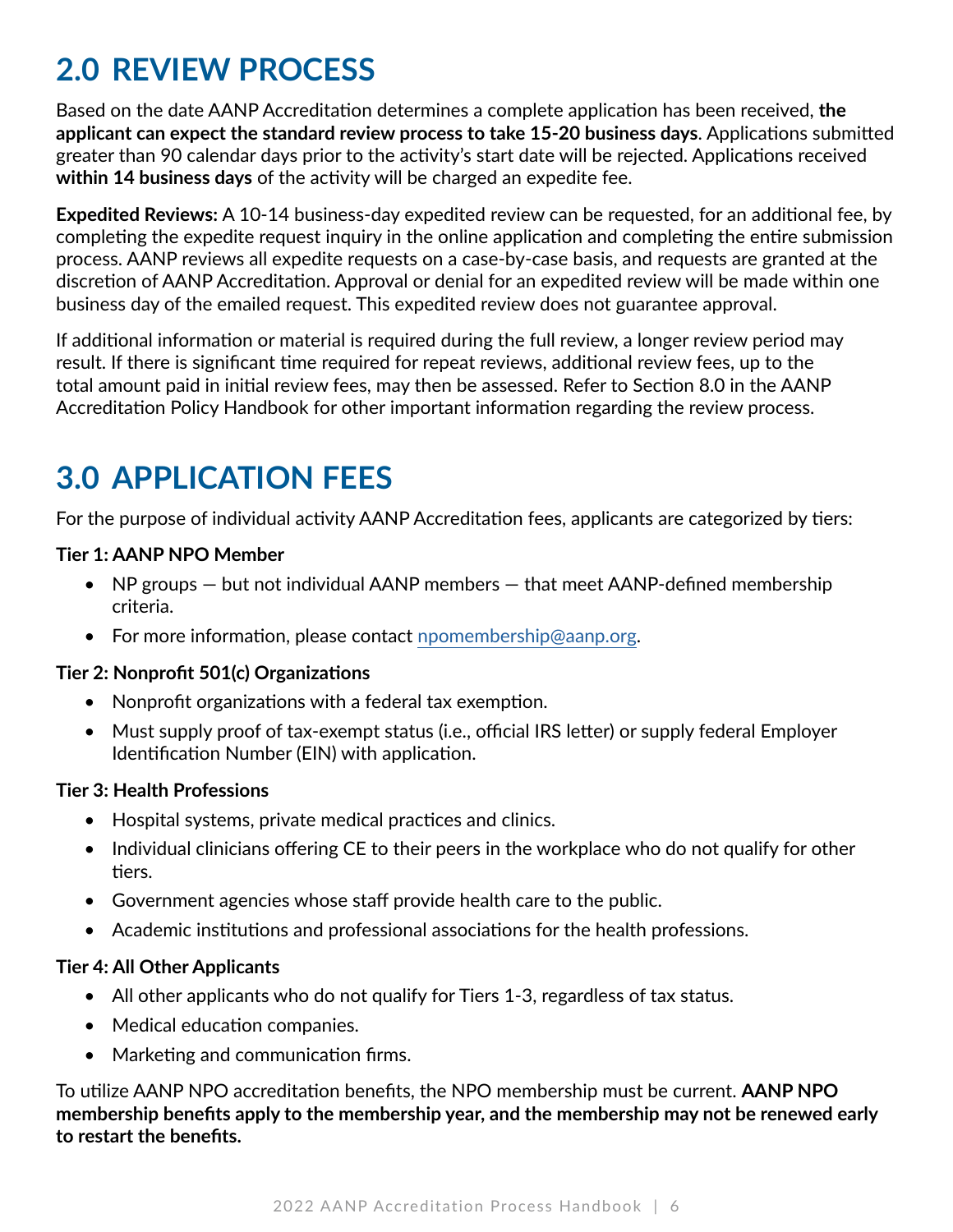**Applicants cannot use both the NPO and the 501(c) discount in combination.** A breakdown of accreditation fees is listed on page 8 of this handbook.

- AANP reserves the right to change the fee schedule with a six-week notice. In addition to the basic review fee, added fees are assessed for expedited review.
- For the purposes of determining an individual activity's accreditation approval fee, the total CH credit reviewed is rounded up to the next full number.
- If more than one provider is applying (i.e., there is a joint provider), **all** applicants must apply with the same category (e.g., **all** are AANP NPO members or **all** are nonprofit 501(c) organizations). If applicants are not in the same category, the highest applicable fee scale must be used.
- Once an application is submitted and a preliminary review is complete, the applicant will be notified via email with payment instructions. These instructions will include a link to pay via credit card at **[my.aanp.org,](http://my.aanp.org) which is AANP's preferred payment method**. Payment can also be made by overnight check.
- **• The nonrefundable review fee must be received before a full review can begin.**
- **• If an expedited review is requested or is required and approved, the review fee and expedite fee must be received prior to moving the application into full review.**
- After the application has been reviewed and finalized, the applicant will receive a second email requesting payment of all fees for the approval.

## **4.0 APPLICATION FORMS**

All entries made in the online submission system will be downloaded and maintained in AANP's files. Required documents that are uploaded into the system by the user (i.e., certificate, evaluation and marketing) will also be downloaded and saved by AANP. URLs linking to online documents will not be accepted, because accreditation applications must be maintained for six years, and online documentation cannot be guaranteed for that length of time. Online pages can be copied to a PDF or Word document for online submissions.

Record Maintenance: Providers must maintain records for at least six years. Records should include a copy of the approved activity, any related announcement(s), the activity date(s) and time(s), a participant roster, the amount of credit awarded, an evaluation summary, a certificate copy and any related documents. Records may be maintained in hard-copy or electronic format. The applicant must download the final, approved application to be added to their record maintenance file.

## **5.0 POST-ACTIVITY REPORTS**

**Submission of Post-activity Documents:** Within one month of the end of the activity, a copy of the attendance roster, summary of the activity evaluation and  $-$  if used  $-$  the posttest with pass rate for your organization must be submitted to the AANP application system for review. **The timely submission of post-activity documents is required for review of any subsequent applications; AANP reserves the right to deny applications after a failure to submit post-activity reports.**

- Rosters must include a count for total participants, total NP participants and a unique identifier (no social security numbers) for each individual. Additionally, the report must include:
	- A statement completed in the online portal, which validates that any speaker COI and offlabel information was disclosed to the participants and was completed when the documents were uploaded in the application system.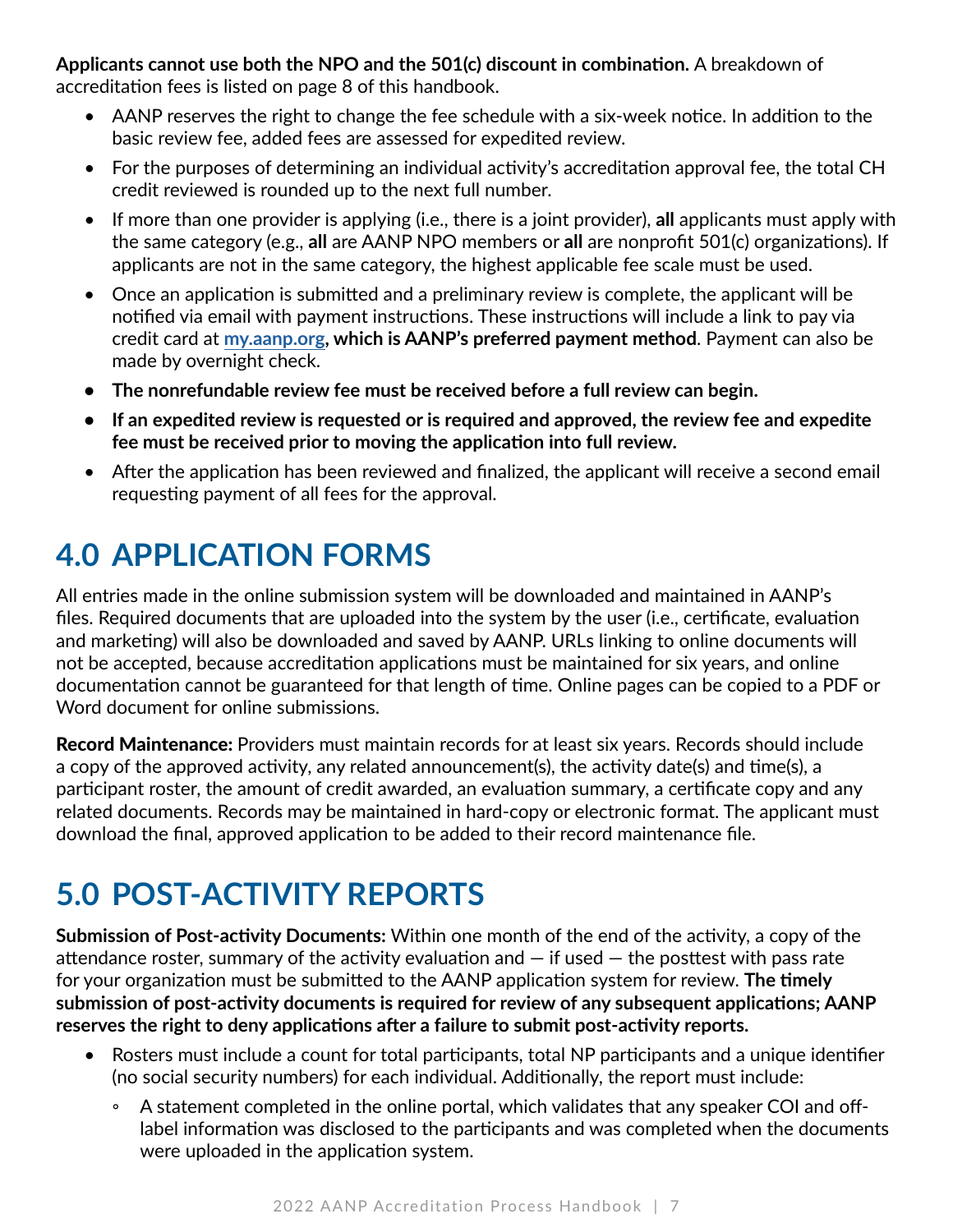- Rosters containing participants from multiple disciplines must clearly identify those who are NPs.
- The evaluation report must be in a summary format, not the actual evaluation forms.
	- The evaluation questions must be the exact evaluation questions approved with the accreditation application.
	- The same questions must be asked of all attendees.
	- For the required bias question, the actual number or percentage of affirmative and negative answers is required.
- If a posttest is used as part of the evaluation tool, the posttest summary must be in summary format.
	- The post-test questions must be the exact posttest questions approved with the accreditation application.
	- The same questions must be asked of all attendees.
	- The pass rate identified in the application must be listed.
	- You must identify the number of attendees who passed and who failed.
- For any live activity that is repeated, the above report is due one month after the repeat presentation date.
- For any virtual or on-demand activity, the above report is due one month after the end of the approval period.
- For any enduring activity, the above reports are due after the first month the activity was available to participants, with a final cumulative report due within one month after the accreditation term ends.
- For any enduring two-year activity, an additional one-year peer review is mandatory and must be submitted and approved within one month after the first year of accreditation. The peer reviewer must complete and submit the following in the application portal:
	- Faculty bio and disclosure.
	- Peer review form.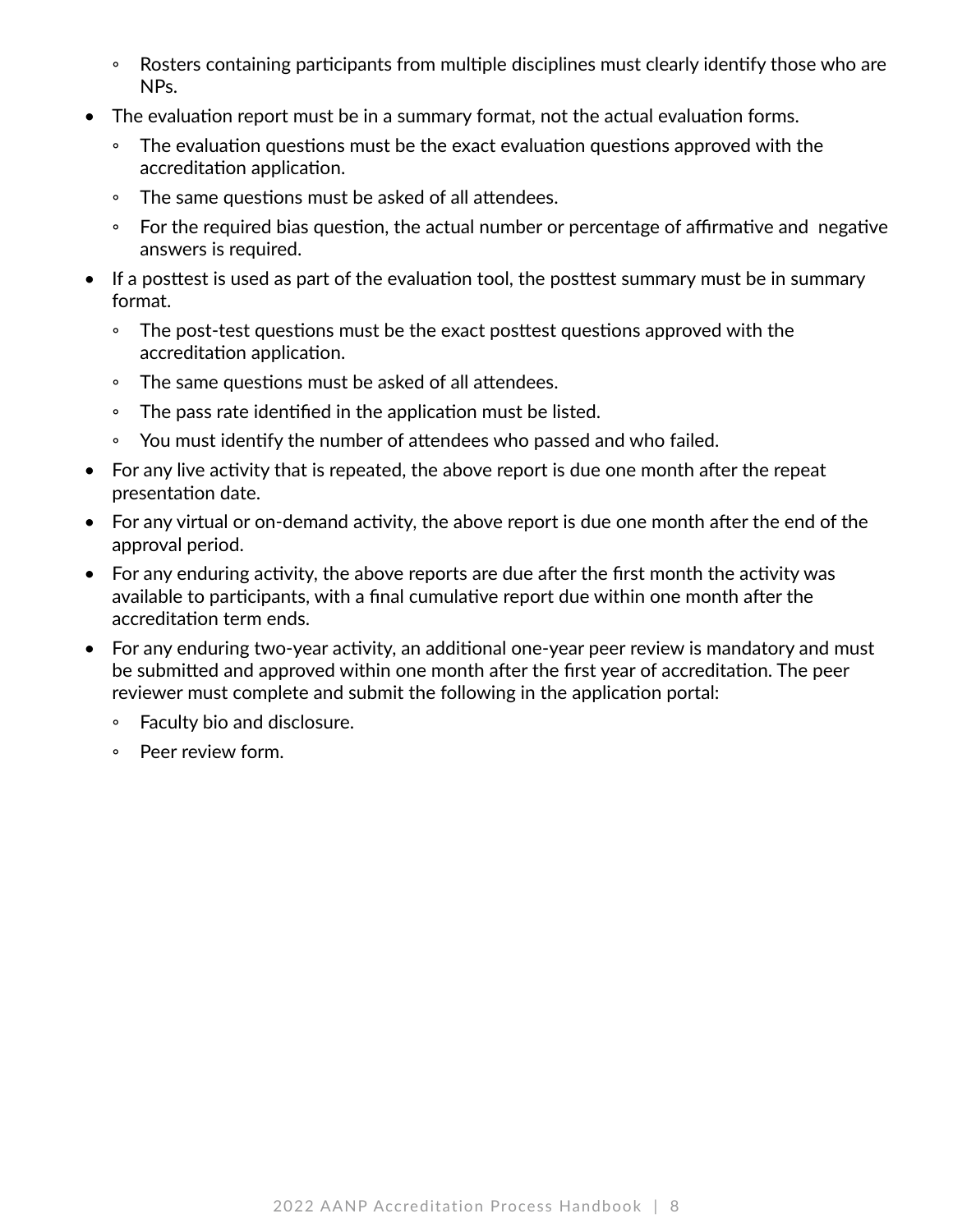## **6.0 APPENDIX**

| <b>ACCREDITATION FEES</b>             |                                                                                                                                                                                                                                       |                                                                           |                                                                                                                                                        |                                                                                                                                                                         |  |  |  |  |
|---------------------------------------|---------------------------------------------------------------------------------------------------------------------------------------------------------------------------------------------------------------------------------------|---------------------------------------------------------------------------|--------------------------------------------------------------------------------------------------------------------------------------------------------|-------------------------------------------------------------------------------------------------------------------------------------------------------------------------|--|--|--|--|
| <b>Pricing Tiers</b>                  |                                                                                                                                                                                                                                       |                                                                           |                                                                                                                                                        |                                                                                                                                                                         |  |  |  |  |
|                                       | Tier 1<br><b>AANP NPOs</b>                                                                                                                                                                                                            | Tier <sub>2</sub><br><b>501c Organizations</b>                            | Tier <sub>3</sub><br><b>Health Professions</b>                                                                                                         | Tier <sub>4</sub><br><b>All Other Organizations</b>                                                                                                                     |  |  |  |  |
| <b>Tier Descriptions</b>              | Must be an AANP NPO<br>member. Individual AANP<br>members, please see<br>Tier 3.<br>After all 16 hours of<br><b>AANP NPO member</b><br>benefits are used during<br>the membership year,<br>pricing in the tables<br>below will apply. | Nonprofit with federal<br>tax exemption.<br>Documentation is<br>required. | Hospital systems,<br>health care clinics,<br>individual clinicians,<br>government agencies,<br>academic institutions and<br>professional associations. | Any organization that<br>does not fall into<br>Tiers 1-3, regardless of<br>tax status.<br>Example: Medical<br>education or marketing<br>and communication<br>companies. |  |  |  |  |
| <b>Nonrefundable Review Fees</b>      |                                                                                                                                                                                                                                       |                                                                           |                                                                                                                                                        |                                                                                                                                                                         |  |  |  |  |
| <b>Review Fee</b>                     | \$100                                                                                                                                                                                                                                 | \$150                                                                     | \$200                                                                                                                                                  | \$300                                                                                                                                                                   |  |  |  |  |
| <b>Predetermination Review</b><br>Fee | \$200                                                                                                                                                                                                                                 | \$300                                                                     | \$400                                                                                                                                                  | \$500                                                                                                                                                                   |  |  |  |  |
| <b>Approval Fees</b>                  |                                                                                                                                                                                                                                       |                                                                           |                                                                                                                                                        |                                                                                                                                                                         |  |  |  |  |
| <b>Traditional</b>                    | \$100                                                                                                                                                                                                                                 | \$150                                                                     | \$200                                                                                                                                                  | \$300                                                                                                                                                                   |  |  |  |  |
| <b>Advanced</b>                       | \$300                                                                                                                                                                                                                                 | \$450                                                                     | \$600                                                                                                                                                  | \$1,000                                                                                                                                                                 |  |  |  |  |
| <b>Enduring</b>                       | \$500                                                                                                                                                                                                                                 | \$750                                                                     | \$1,000                                                                                                                                                | \$2,000                                                                                                                                                                 |  |  |  |  |
| <b>Enduring Two-Year</b>              | \$800                                                                                                                                                                                                                                 | \$1,200                                                                   | \$1,600                                                                                                                                                | \$3,000                                                                                                                                                                 |  |  |  |  |
| <b>Innovative Approval</b>            | $$800+$                                                                                                                                                                                                                               | $$1,200+$                                                                 | $$1,600+$                                                                                                                                              | $$2,500+$                                                                                                                                                               |  |  |  |  |
| <b>Expedited Approval Fees</b>        |                                                                                                                                                                                                                                       |                                                                           |                                                                                                                                                        |                                                                                                                                                                         |  |  |  |  |
| <b>Flat Fee</b>                       |                                                                                                                                                                                                                                       | \$200                                                                     |                                                                                                                                                        | \$500                                                                                                                                                                   |  |  |  |  |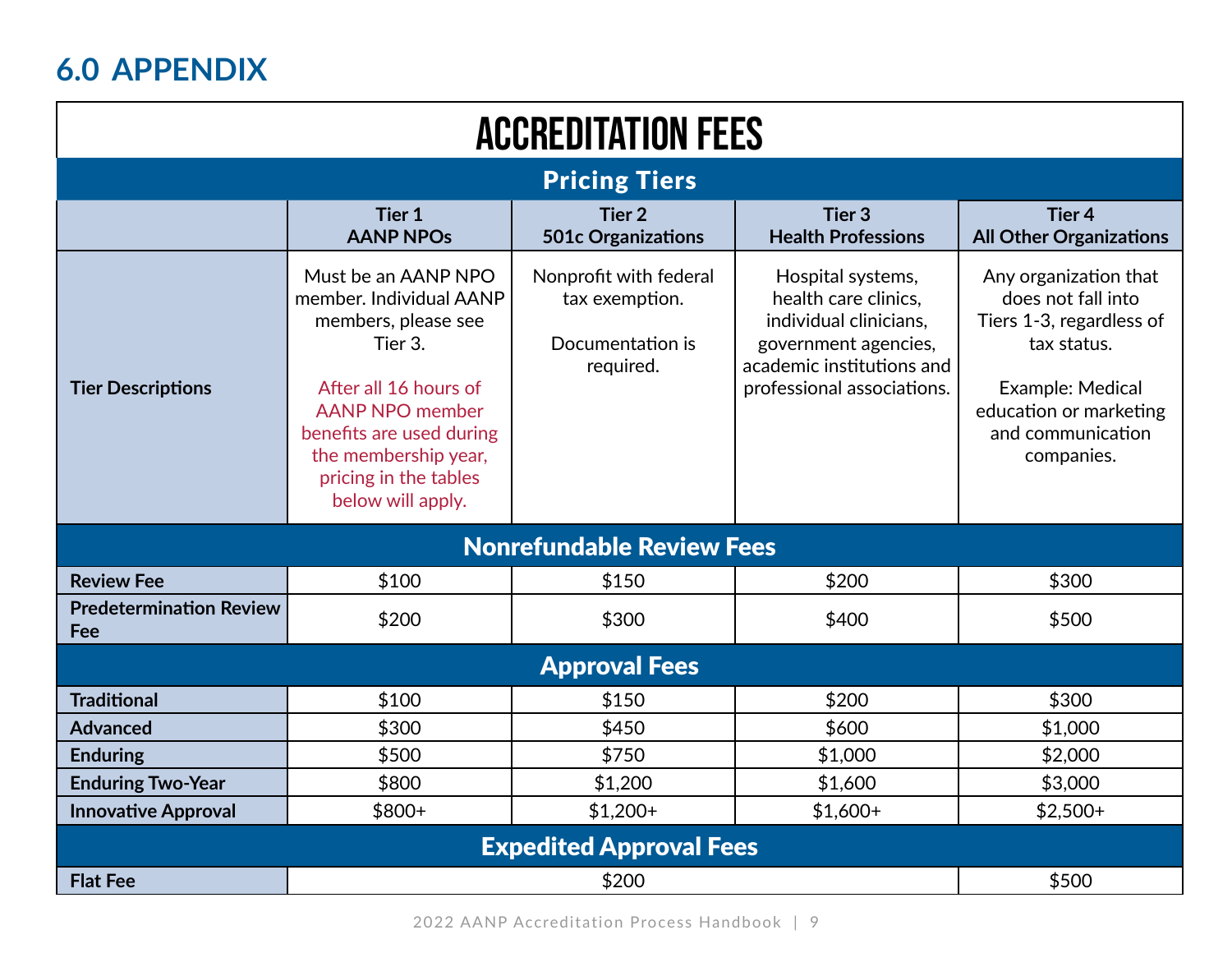# **AANP SAMPLE ACTIVITY EVALUATION**

This is provided as a guide only. The first four questions below in **bold red font** are required. See the AANP Accreditation Policy Handbook, Section 5.10 for requirements.

| Activity Title: ________________________________ |                                                                               |                                                                                                                                                        | (Required for final report; will be provided by AANP) |                |                             |   |  |
|--------------------------------------------------|-------------------------------------------------------------------------------|--------------------------------------------------------------------------------------------------------------------------------------------------------|-------------------------------------------------------|----------------|-----------------------------|---|--|
|                                                  | Date:                                                                         |                                                                                                                                                        |                                                       |                |                             |   |  |
|                                                  |                                                                               | Circle the number that best fits your evaluation of this activity:<br>$4 =$ strongly agree $3 =$ agree $2 =$ somewhat disagree $1 =$ strongly disagree |                                                       |                |                             |   |  |
|                                                  | 1. As a result of my participation in this activity, I am better able to:     |                                                                                                                                                        |                                                       |                |                             |   |  |
|                                                  | Type Objective 1 here.<br>a.                                                  |                                                                                                                                                        | 4                                                     |                | 2                           |   |  |
|                                                  | b.<br>Type Objective 2 here.                                                  |                                                                                                                                                        |                                                       |                | $4 \quad 3 \quad 2 \quad 1$ |   |  |
|                                                  | Type Objective 3 here.<br>$\mathsf{C}$ .                                      |                                                                                                                                                        | 4                                                     | 3              | $\overline{2}$              |   |  |
|                                                  | 2. The following speaker(s) demonstrated experiential knowledge of the topic. |                                                                                                                                                        |                                                       |                |                             |   |  |
|                                                  | Type Speaker # 1 name here.<br>a.                                             |                                                                                                                                                        | 4                                                     | 3              | $\overline{2}$              |   |  |
|                                                  | b.<br>Type Speaker # 2 name here.                                             |                                                                                                                                                        | $4 -$                                                 | 3 <sup>7</sup> | $2^{\sim}$                  |   |  |
|                                                  | Type Speaker # 3 name here.<br>$C_{\bullet}$                                  |                                                                                                                                                        | $\overline{4}$                                        | 3              | $\overline{2}$              |   |  |
|                                                  | 3. The content provided a fair and balanced coverage of the topic.            |                                                                                                                                                        | $\overline{4}$                                        | 3              | 2                           | 1 |  |
| 4. The content was free of commercial bias.      |                                                                               |                                                                                                                                                        | Yes                                                   | No             |                             |   |  |

- 5. Speaker(s) fully disclosed any conflict of interest and discussion of off-label usage of medication and/or medical devices at beginning of or during the presentation.  $4 \times 3 \times 2 \times 1$
- 6. The individual objectives/content topics were cohesive with one another.  $4 \quad 3 \quad 2 \quad 1$

**Activities presented virtually will require either a posttest or additional evaluation questions.** The questions must evaluate the learners' achieved outcome level (see AANP Accreditation Policy Handbook, Section 3.0, Definitions: Evaluation).

Examples of potential evaluation questions:

- As a result of your participation in the activity, how committed are you to making at least one change in clinical practice?
	- 1. Very committed.
	- 2. Somewhat committed; I would need more information or resources to make a change.
	- 3. Not very committed.
	- 4. Not at all committed.
	- 5. N/A; I am a student or not currently practicing.
- Did this activity provide at least one key takeaway that will assist you in making a change to your professional practice or performance?
	- 1. Yes.
	- 2. No.
	- 3. N/A; I am a student or not currently practicing.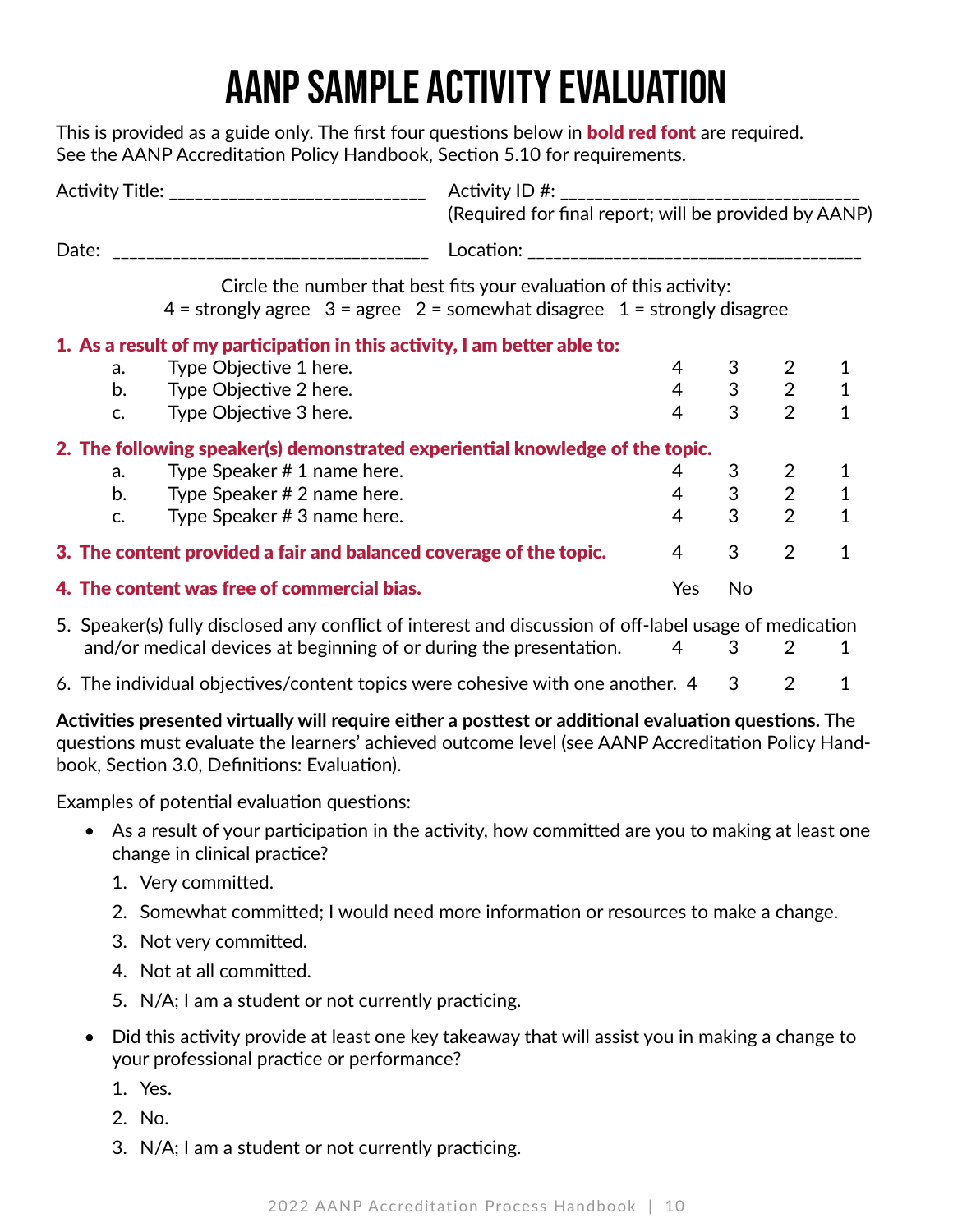- What barriers (if any) do you anticipate that might prevent you from implementing strategies you learned during this CE activity?
	- 1. I do not believe there will be any barriers.
	- 2. Organizational or practice-related policies.
	- 3. Patient expectations or agendas.
	- 4. Lack of time to implement during patient visit.
	- 5. Competing priorities.
	- 6. Remembering to implement the change.
	- 7. N/A I am a student or not currently practicing.

Additional (optional) questions that you may want to add:

- What topics would you like to see offered during future activities?
- Did this activity enhance your current knowledge base?
- Would you recommend this activity to your colleagues?
- What, if any, recommendations would you like to share for future improvement of this activity?

# **MARKETING EXAMPLE**

The [NP Group of City, State] invites you to attend: [Title of Activity] Speaker: [First Name, Last Name, MSN, NP-C, etc.]

#### Learning Objectives:

At the end of the presentation, participants will be able to:

[Objective 1] [Objective 2] [Objective 3]

Date/Time:

Location:

RSVP to: [NP Group Representative] at [XXX-XXX-XXXX] by [Date].

This activity is supported by an unrestricted educational grant from [Sponsoring Company Name].

[Insert AANP Accreditation statement here.\*]

- **\* Prior to making your submission to AANP, use:** This educational activity will be submitted to the American Association of Nurse Practitioners® for approval of up to [XX] contact hours of accredited education.
- \* **Once accepted for AANP review, use:** This educational activity is pending approval by the American Association of Nurse Practitioners<sup>®</sup> of up to [XX] contact hours of accredited education.
- \* **Once approved by AANP, use:** This activity is approved for [XX] contact hour(s) of continuing education (which includes [XX] hour(s) pharmacology) by the American Association of Nurse Practitioners<sup>®</sup>. Activity ID# [xxxxxxxx]. This activity was planned in accordance with AANP Accreditation Standards and Policies.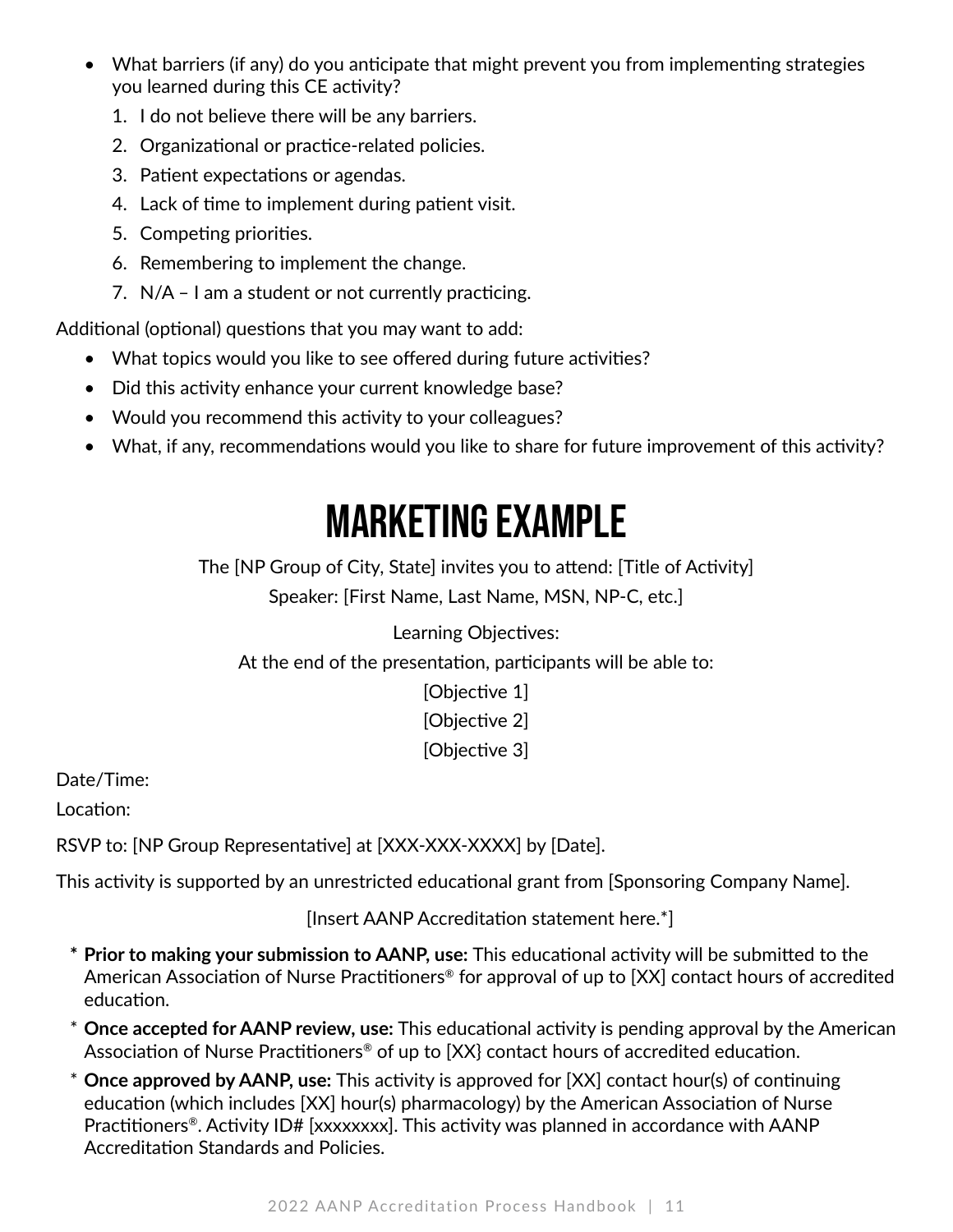# **AGENDA EXAMPLES**

What do you send to participants to keep them informed of the schedule for the activity? Remember to include breaks between sessions, if appropriate.

**Date Time Title** 

 $xx/xx/xxxx$  0900-1000 Title of the activity if it is a single session or meeting.

**OR**

Your organization's agenda

**OR**

| Date of Initial Activity | Time (Length of Recording) | Speaker | Title of Session |
|--------------------------|----------------------------|---------|------------------|
|                          |                            |         |                  |
|                          |                            |         |                  |
|                          |                            |         |                  |
|                          |                            |         |                  |

# **ACTIVITY CERTIFICATE OF COMPLETION REQUIREMENTS**

The following page includes an example of a CE Certificate of Completion. This is provided as an **example only**, and you must submit the **actual** Certificate of Completion that will be used with your application submission.

If your organization does not have a certificate template, you are welcome to use the sample provided, but you must make the changes listed below.

The following information is required on the Certificate of Completion:

- 5.1.1 The submitting sponsor name or organization name as the title.
- 5.1.2 The submitting sponsor's logo, if applicable.
- 5.1.3 An area to enter the name of the participant.
- 5.1.4 The title of the educational activity, as submitted to AANP.
- 5.1.5 The location of the educational activity.
- 5.1.6 The date of the educational activity.
- 5.1.7 The name of the person coordinating the activity.
- 5.1.8 The name of the sponsor or provider.
- 5.1.9 The following statement: This activity is approved for [XX] contact hour(s) of continuing education (which includes [XX] hour(s) of pharmacology) by the American Association of Nurse Practitioners® (AANP). Activity ID# [xxxxxxxx]. This activity was planned in accordance with AANP Accreditation Standards and Policies.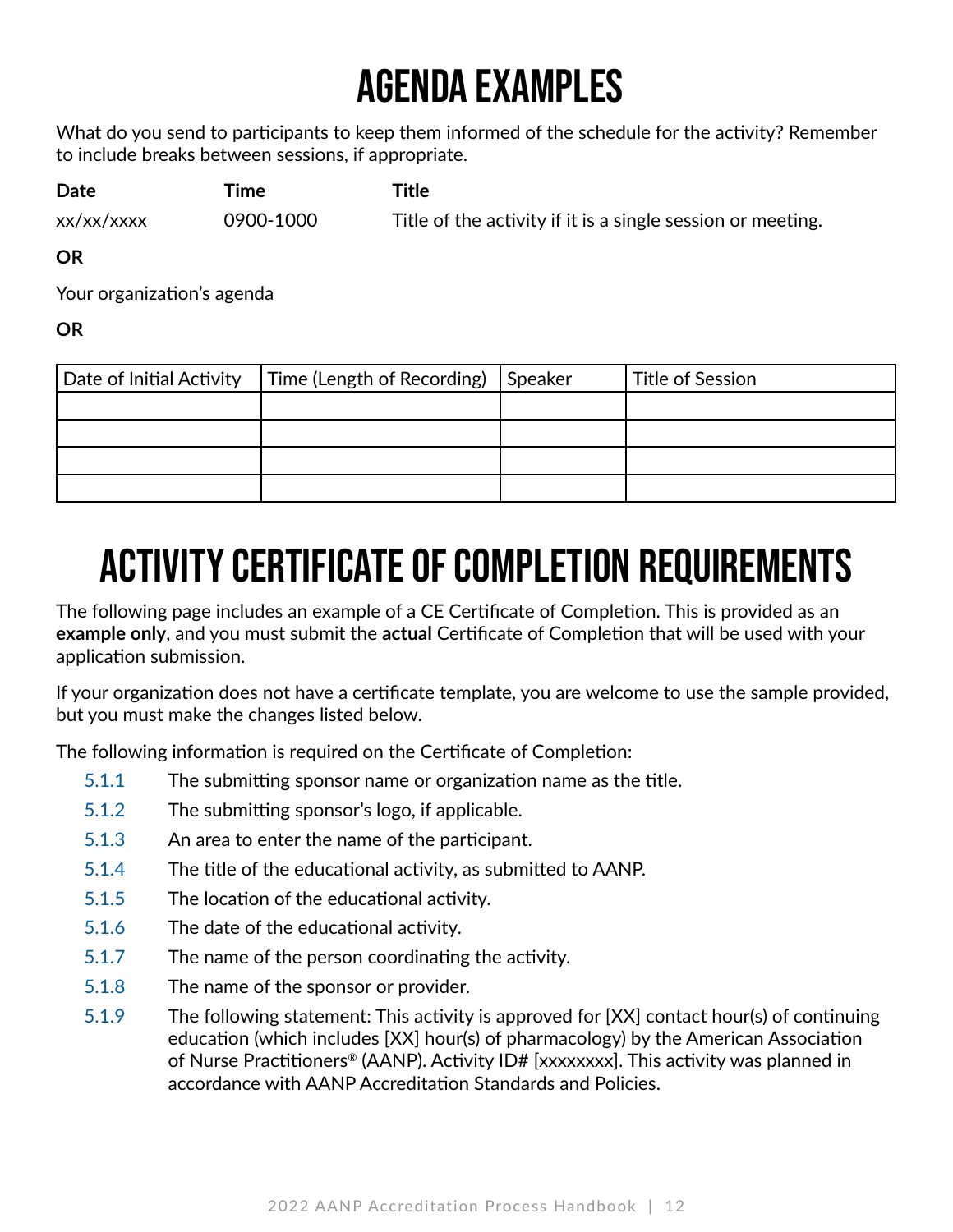## **SAMPLE CE CERTIFICATE**